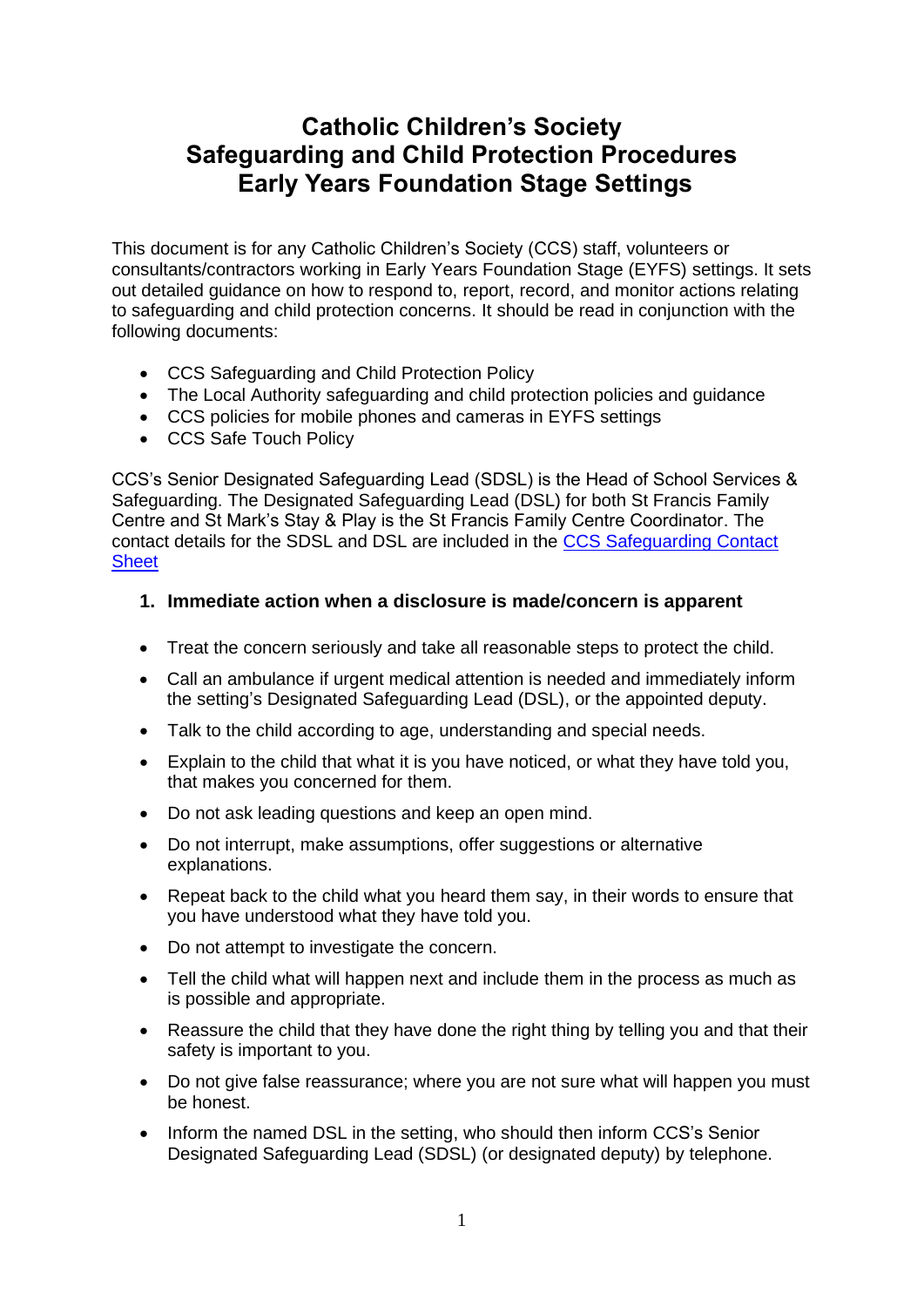## **2. Actioning the safeguarding concern**

- A written record of the concern must be made recording only the facts, in the child's words where this is appropriate. Include the date, time and persons present.
- The setting's DSL will record the concern as a 'Safeguarding Case' on the CCS Salesforce CRM. Only the facts will be recorded and the concern must be recorded concisely.
- Local arrangements for safeguarding in the EYFS will be published by the 'Local Safeguarding Partnership' and these must be followed when making a decision on what action should be taken in response to any concerns raised. These will include contact details of social care.
- If the DSL is in any doubt around what action to take then they must take advice from the 'Local Safeguarding Partnership', this may be known as Multi-Agency Safeguarding Hub (MASH) or Local Safeguarding Children Partnership (LSCP).
- It is good practice that concerns about children should be discussed with parents/carers, and agreement sought for any referral to social care. However, if such a discussion is likely to place the child at further risk of significant harm, either through delay or the actions/reactions of parents, then this should not take place. The DSL's reasons for not discussing the concern with parents/carers should be documented on the CCS Salesforce CRM and in any referral to social care.
- If parents/carers withhold permission, then they should be informed of why a referral has been made against their wishes, and this should be included in the referral. This should also be documented on the CCS Salesforce CRM.
- If the allegation is made about an adult working or volunteering at the setting then the Local Authority Designated Officer (LADO) must be consulted, and the correct course of action agreed. CCS's SDSL must also be informed.
- Where an allegation is made against a member of staff or volunteer who works at St Francis Family Centre then the SDSL will contact the CEO immediately and they will inform Ofsted.

#### *All the above actions should take place on the day that the concern is raised. The SDSL (or designated deputy) should be informed if there are any actions outstanding.*

#### **3. Monitoring the safeguarding concern**

- The DSL will monitor and record all initial, and subsequent, actions to safeguard the child which have been completed, either by external agencies or the parents/carers.
- Record all monitoring action on the CCS Salesforce CRM.
- Once the DSL is satisfied all appropriate actions have been taken they must submit an 'Approval Request' to the SDSL via the CCS Salesforce CRM.
- The DSL may seek support from the SDSL to consider any further support the child and family may need after a safeguarding concern has been actioned. The impact of the actions taken on the relationship with the family should be explored.